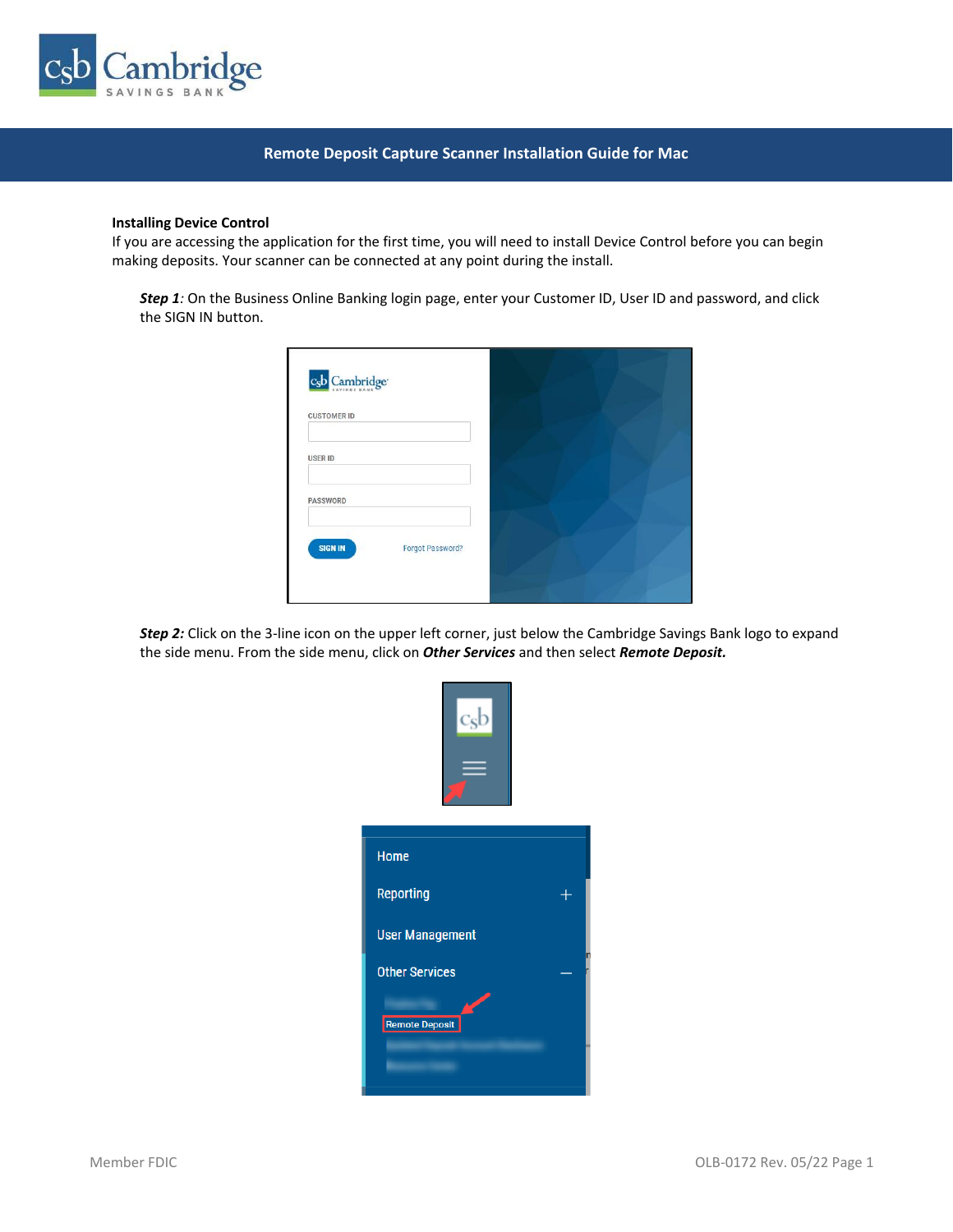

*Step 3:* On the *Remote Deposit* screen, click the *Login* button on the screen.



**Important!** After clicking the *Login* button, you will receive a pop-up message stating: "**Caution:** You are about to leave this site. By clicking, 'Continue' below, you will be directed to our 3<sup>rd</sup> party vendor site.".

This is a valid message, and you are still in a secure session and accessing a secure site to access the services.

|                 | <b>Caution:</b> You are about to leave this site.                                | $\times$ |
|-----------------|----------------------------------------------------------------------------------|----------|
|                 | By clicking 'Continue' below, you will be directed to our 3rd party vendor site. |          |
| <b>CONTINUE</b> | Cancel                                                                           |          |
|                 | <b>Log in to Positive Pay</b>                                                    |          |
|                 | <b>LOGIN</b><br><b>BACK</b>                                                      |          |

*Step 4:* Select **Transactions** from the left main menu.

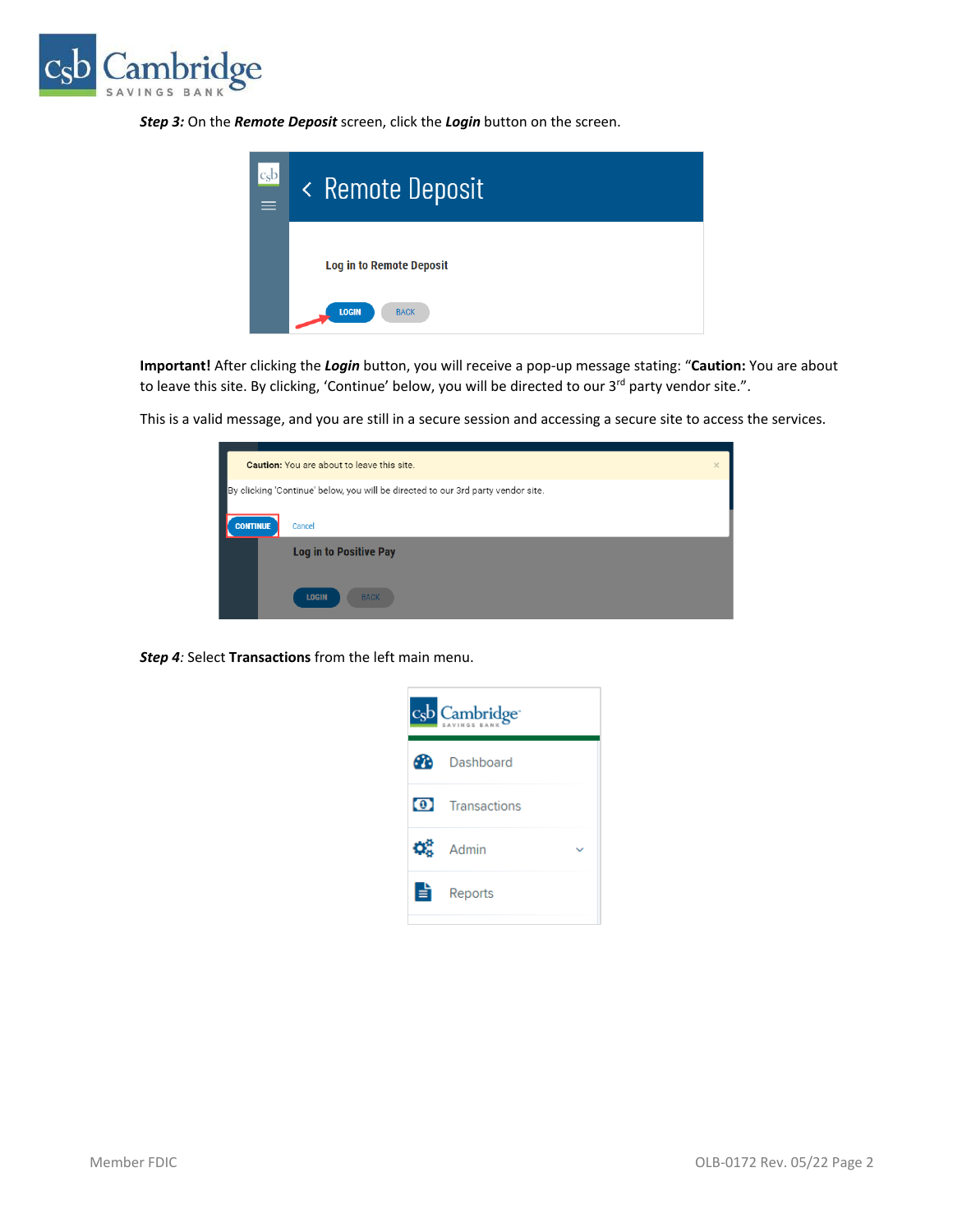

### *Step 5:* Under *Check Processing*, choose **Remote Deposit Complete**

| Cambridge <sup>-</sup>              |              | <b>O</b> Transactions          |
|-------------------------------------|--------------|--------------------------------|
| Dashboard                           |              | <b>Transactions</b>            |
| $\mathbf{O}$<br><b>Transactions</b> |              | <b>Quick Links</b>             |
| ¢å<br>Admin                         | $\checkmark$ | <b>Check Processing</b>        |
| E,<br><b>Reports</b>                |              | <b>Remote Deposit Complete</b> |
|                                     |              |                                |

**NOTE:** Depending on your pop-up settings you may see a **Pop-up Blocked** message. Click the red **X** and select **always allow pop-ups**.

| $\boxed{\mathbf{x}}$ Pop-up blocked $\boxed{\mathbf{x}} \equiv$ |
|-----------------------------------------------------------------|
|                                                                 |
|                                                                 |

| The following pop-ups were blocked on this page:                  |  |
|-------------------------------------------------------------------|--|
| https://files.smartpay.profitstars.com/client                     |  |
| Always allow pop-ups from https://<br>qa.smartpay.profitstars.com |  |
| Continue blocking pop-ups                                         |  |
| Manage pop-up blocking<br>Done                                    |  |

*Step 6:* The message below will appear. Click **Keep**.



*Step 7:* Click **DeviceControllerInstaller….pkg** in the bottom left hand corner to begin the install.

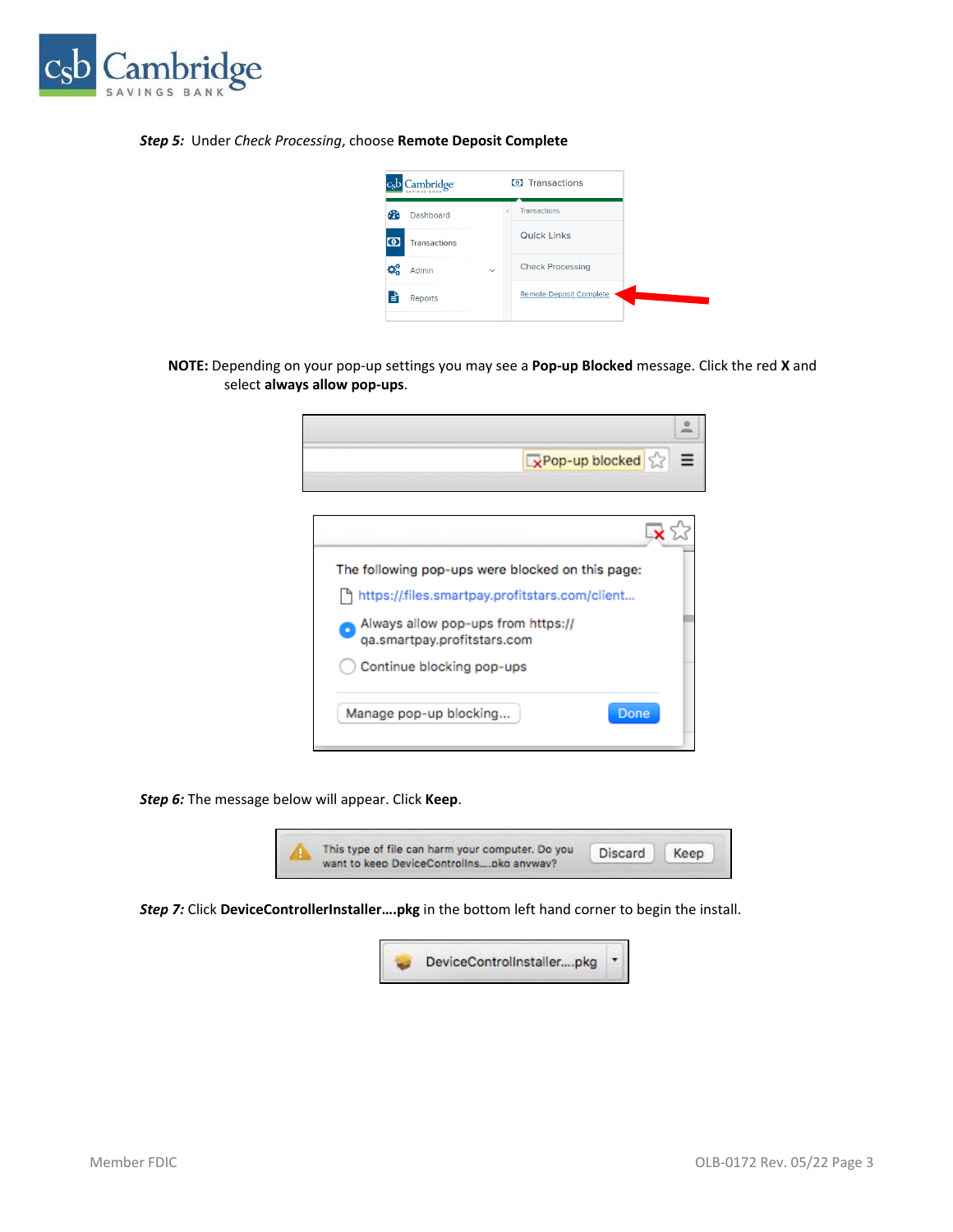

# *Step 8*: The *Intall Wizard* toll appearts. Select **Continue.**

| $\bigcirc$                                                                                                                                | Install EPS Device Control                                                  |
|-------------------------------------------------------------------------------------------------------------------------------------------|-----------------------------------------------------------------------------|
|                                                                                                                                           | Welcome to the EPS Device Control Installer                                 |
| <b>Introduction</b><br><b>Destination Select</b><br>$\sim$<br>Installation Type<br>$\sim$<br>Installation<br>$\sim$<br>Summary<br>$\circ$ | You will be guided through the steps necessary to install this<br>software. |
|                                                                                                                                           | Continue<br>Go Back                                                         |

### *Step 9:* Click **Install**, as shown below

| $\bullet$ $\circ$                                                                                                             | ≏<br>Install EPS Device Control                                                                                                                                         |
|-------------------------------------------------------------------------------------------------------------------------------|-------------------------------------------------------------------------------------------------------------------------------------------------------------------------|
|                                                                                                                               | Standard Install on "osx"                                                                                                                                               |
| Introduction<br><b>Destination Select</b><br><b>Installation Type</b><br>Installation<br>$\blacksquare$<br>Summary<br>$\circ$ | This will take 94.8 MB of space on your computer.<br>Click Install to perform a standard installation of this software<br>on the disk "osx".<br>Change Install Location |
|                                                                                                                               | Go Back<br>Install                                                                                                                                                      |

**Step 10:** The message below appears, enter the admin username and password for your PC and then click *Install Software.*

| Installer.app is trying to install new software. Type<br>your password to allow this. |
|---------------------------------------------------------------------------------------|
| Username:                                                                             |
| Password:                                                                             |
|                                                                                       |
| <b>Install Software</b><br>Cancel                                                     |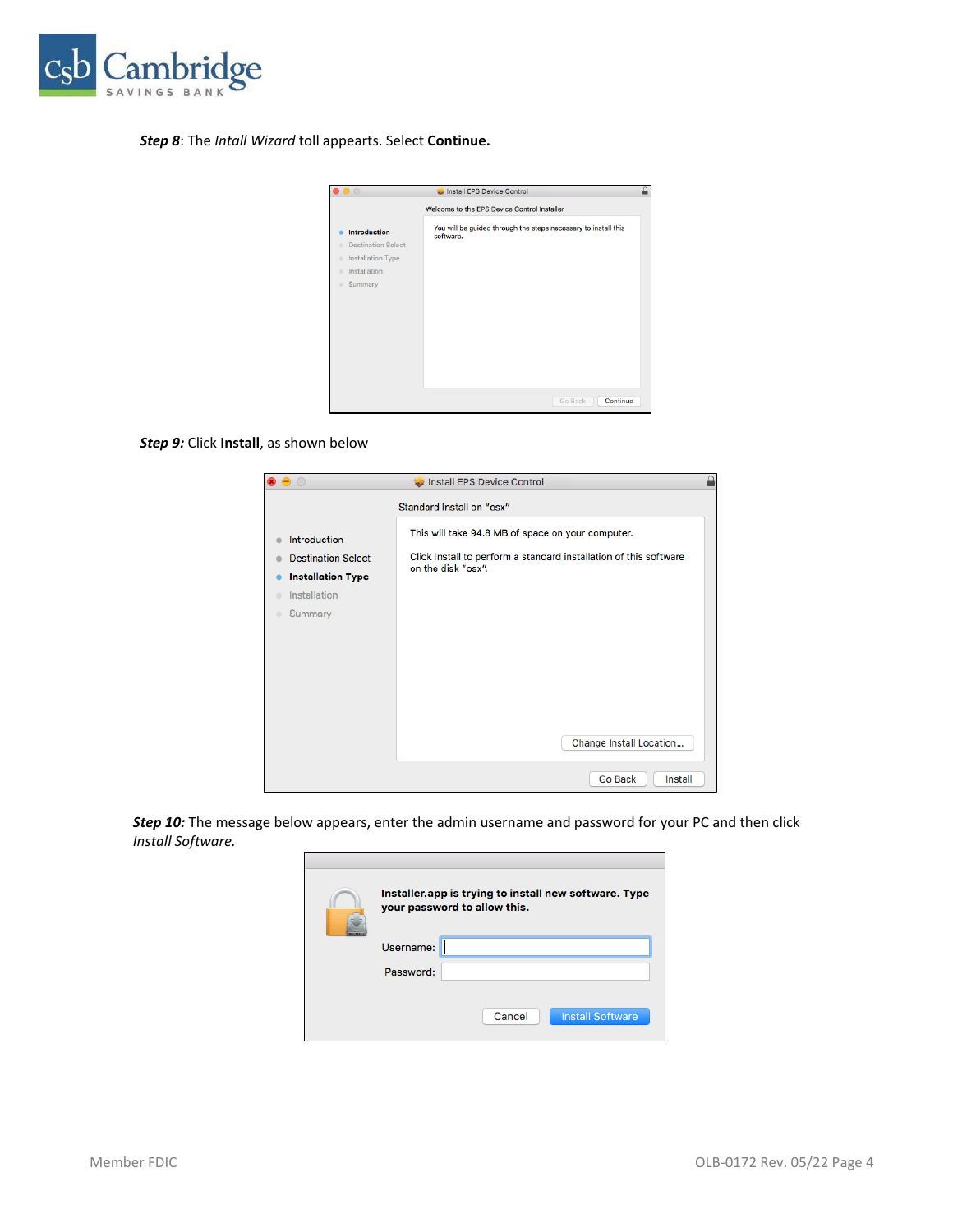

### *Step 11:* Click **Complete** on the *Complete Device Control Setup* window.



*Step 12***:** Enter your credentials.

### **Unintalling Device Control**

Device Control is the feature used to manage your scanner. You may need to remove device control if you update your scanner or need to remove access from a computer. Follow the steps below to uninstall Device Control.

*Step 1:* Click **Finder** .

*Step 2:* Select **Go** on the menu bar at the top of the screen.

|  |  |  |  |  |  |  | <b>S</b> Finder File Edit View Go Window Help |  |  |
|--|--|--|--|--|--|--|-----------------------------------------------|--|--|
|--|--|--|--|--|--|--|-----------------------------------------------|--|--|

*Step 3*: Choose **Go to Folder.**

| <b>Back</b>                    | $\frac{135}{25}$ |
|--------------------------------|------------------|
| Forward                        | #1               |
| Select Startup Disk on Desktop | 介出1              |
| <b>All My Files</b>            | <b>介</b> 第日      |
| <b>印 Documents</b>             | 介出の              |
| <b>Desktop</b>                 | <b>介出D</b>       |
| <b>O</b> Downloads             | <b>NEXT</b>      |
| <b>合</b> Home                  | <b>介出H</b>       |
| $\Box$ Computer                | 介出C              |
| <b>B</b> Network               | <b>介出K</b>       |
| ← iCloud Drive                 | ← 第1             |
| A: Applications                | <b>介出A</b>       |
| <b>X</b> Utilities             | 介出し              |
| <b>Recent Folders</b>          |                  |
| Go to Folder                   | 介 第G             |
| <b>Connect to Server</b>       | жĸ               |